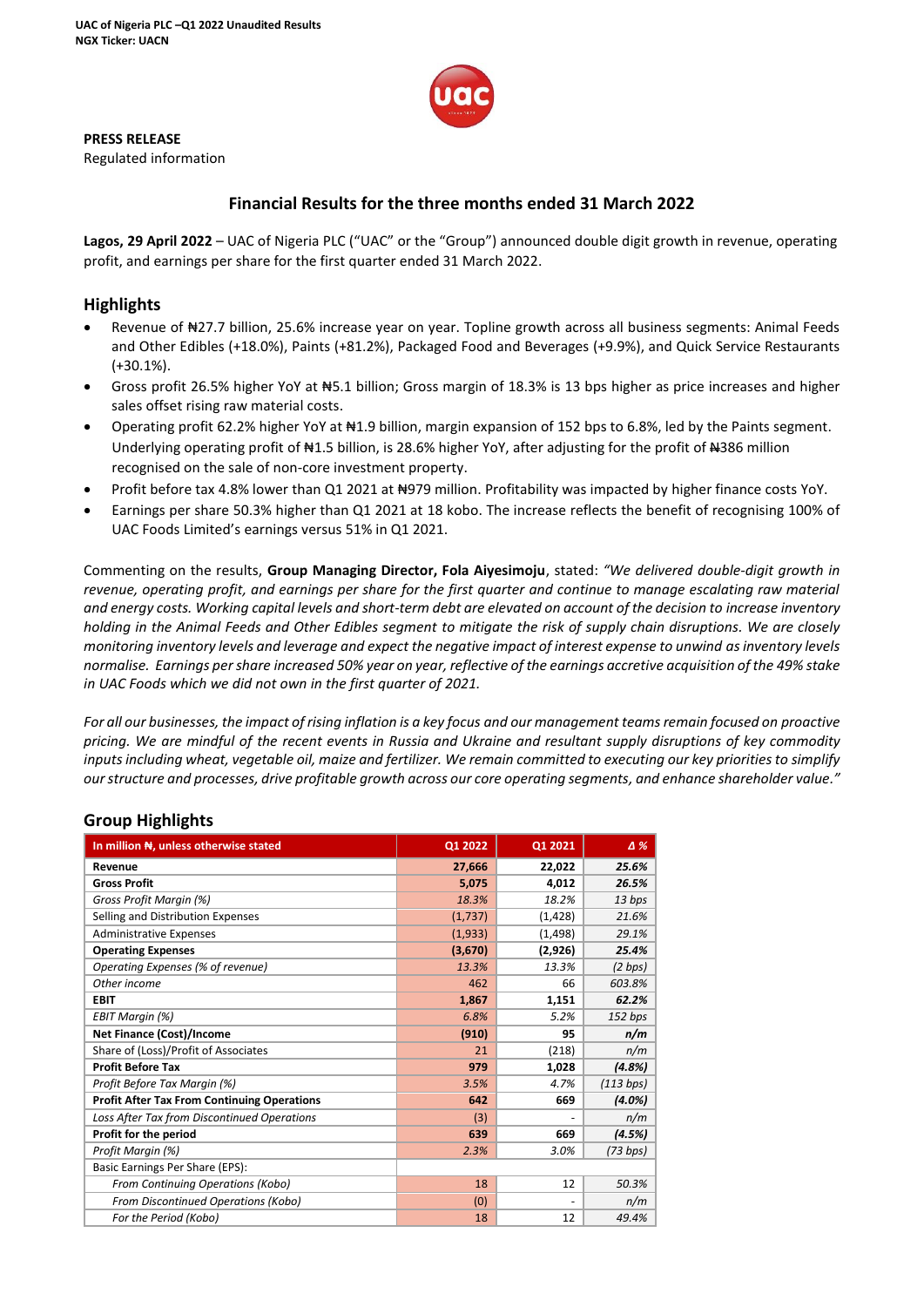| In million N, unless otherwise stated        | Q1 2022 | Q1 2021 | $\Delta\%$ |
|----------------------------------------------|---------|---------|------------|
| Annualised Return on Equity (ROE)            | 4.4%    | 3.0%    | 148 bps    |
| Annualised Return on Invested Capital (ROIC) | 11.6%   | 7.3%    | 422 bps    |
| n/m: not meaningful.                         |         |         |            |

|                       | <b>Mar-22</b> | <b>Dec-21</b> | Δ      |
|-----------------------|---------------|---------------|--------|
| Quick Ratio           | 0.4x          | 0.5x          | (0.1x) |
| <b>Current Ratio</b>  | 1.3x          | 1.3x          | (0.0x) |
| Total Assets / Equity | 2.2x          | 1.9x          | 0.3x   |
| Net Debt / EBITDA     | 1.3x          | 1.5x          | 0.2x   |
| Free Cash Flow        | (12,083)      | (12, 526)     | 443    |

### **Significant transactions / new developments**

The following transaction in respect of a subsidiary company is responsible for key differences when comparing earnings in Q1 2022 to Q1 2021:

1. In September 2021, UAC acquired Tiger Brands Limited's minority shareholding (49%) in UAC Foods Limited (UFL) for a cash consideration of  $\#3.92$  billion. Consequently, UFL is now a wholly owned subsidiary of UAC and the total profit attributable to equity holders of UFL was recognised by UAC versus Q1 2020 where only 51% of the profit attributable to equity holders of UFL was recognised by UAC.

### **Group Performance and Financial Review: Q1 2022**

**Revenue** in 2022 increased 25.6% YoY to ₦27.7 billion supported by sales growth across all operating segments. Animal Feeds and Other Edibles segment (+18.0% YoY) driven by price increases to offset rising raw material costs. Paints segment (+81.2% YoY) on account of double-digit volume growth and price increases. Packaged Food and Beverages segment (+9.9% YoY) driven by volume growth in the water, and dairy categories and price increases across all categories; and the Quick Service Restaurants segment (+30.1% YoY) driven by additions to company-owned restaurants (corporate stores) and improved performance of existing stores.

**Gross profit** in 2022 increased by 26.5% YoY to ₦5.1 billion and the gross profit margin improved 13 basis points to 18.3%. Margin expansion was largely on account of improved sales in excess of input cost escalation.

**Operating profit** was ₦1.9 billion in 2022, 62.2% higher than the ₦1.2 billion recorded in 2021. The increase is attributable to improved gross profit on account of revenue growth across all segments as well as profit on the sale of investment properties (₦386 million). Operating profit margin expanded 152 bps in the first quarter, led by the Paints segment which delivered 623bps of operating margin expansion. **Operating expenses** as a percentage of sales remained flat YoY at 13.3%.

The Group recorded higher **finance costs** on account of increased short-term borrowings in the Animal Feeds and Other Edibles segment to support efforts to build inventory. In addition, #336 million of finance cost represents impact of noncash mark-to-market losses on financial instruments. **Finance income** decreased 30.5% YoY due to a lower amount of cash available for investment.

Share of profit from associate companies was ₦21 million compared to the share of loss from associate companies of ₦218 million recorded in Q1 2021. **Profit before tax** was ₦979 million, 4.8% lower than the ₦1.0 billion recorded in Q1 2021. **Profit after Tax from continuing operations** was ₦642 million compared to ₦669 million in Q1 2021. **Total profit**  for the period was N639 million in 2022 impacted by a N<sub>3</sub> million expense incurred as part of the voluntary winding up process of UNICO CPFA Limited, a discontinued operation.

**Earnings per share** was 18 kobo, 50.3% higher than 12 kobo recorded in Q1 2021. UAC's purchase of Tiger Brands' 49% stake in UAC Foods Limited in September 2021, was earnings accretive as UAC now recognises 100% of UAC Foods' earnings versus 51% in Q1 2021.

**Free Cash Flow** for the period was negative ₦12.1 billion in 2022, compared with negative ₦12.5 billion in 2021. Free cashflow was impacted by the strategy to increase inventory levels in the Animal Feeds & Other Edibles and Paints segments.

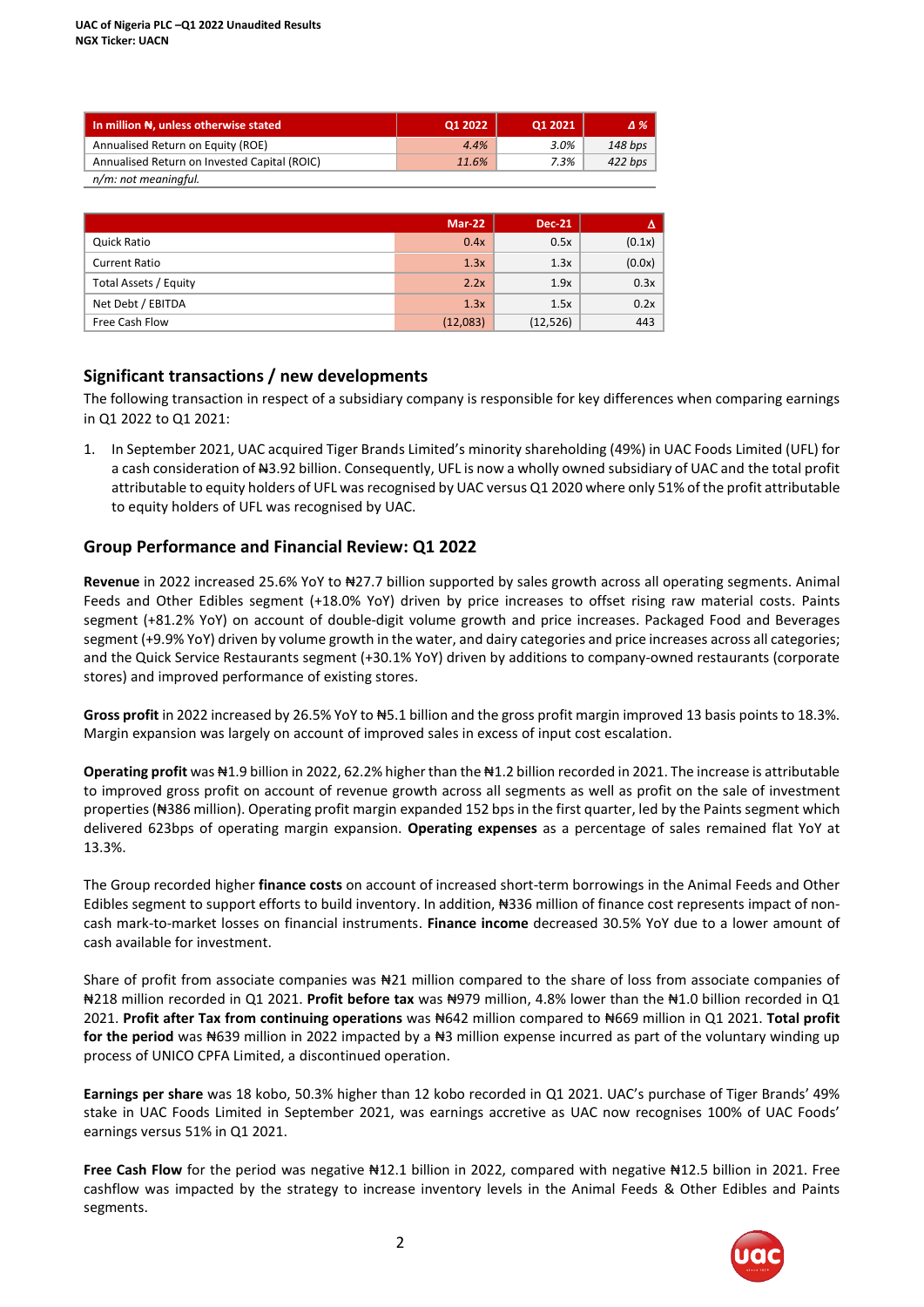**Leverage** (net debt to LTM EBITDA) of 1.3x at 31 March 2022, compared to 1.5x in 31 December 2021 as a result of ₦1.9 billion net increase in long-term third-party borrowings. Increase in short term borrowings was primarily to support working capital and to mitigate escalating raw materials prices in the Animal Feeds & Other Edibles segment.

**Annualised Return on Equity** from continuing operations at the end of March 2022 was 4.4%, compared to 3.0% in Q1 2021. **Annualised Return on Invested Capital (ROIC)** was 422 basis points higher at 11.6% (Q1 2021: 7.3%).

### **Segment Performance<sup>1</sup>**

| Revenue (% and Nm)                                            | Q1 2022 | Q1 2021 | $\Delta\%$ |
|---------------------------------------------------------------|---------|---------|------------|
| Animal Feeds and Other Edibles                                | 16,544  | 14,016  | 18.0%      |
| Paints                                                        | 4,656   | 2,569   | 81.2%      |
| Packaged Food and Beverages                                   | 6,486   | 5,901   | 9.9%       |
| <b>Quick Service Restaurants</b>                              | 591     | 455     | 30.1%      |
| Earnings /(Loss) before Interest & Tax – EBIT ( $\text{Hm}$ ) | Q1 2022 | Q1 2021 | $\Delta\%$ |
| Animal Feeds and Other Edibles                                | 637     | 562     | 13.2%      |
| Paints                                                        | 760     | 255     | 198.5%     |
| Packaged Food and Beverages                                   | 433     | 479     | (9.7%)     |
| <b>Quick Service Restaurants</b>                              | (137)   | (21)    | 556.1%     |
| Profit/ (Loss) Before Tax - PBT (Nm)                          | Q1 2022 | Q1 2021 | Δ%         |
| Animal Feeds and Other Edibles                                | (130)   | 350     | (137.1%)   |
| Paints                                                        | 781     | 321     | 143.4%     |
| Packaged Food and Beverages                                   | 338     | 464     | (27.0%)    |
| <b>Quick Service Restaurants</b>                              | (167)   | (22)    | 658.5%     |

## **Animal Feeds and Other Edibles**

Revenue from the Animal Feeds and Other Edibles segment increased 18.0% YoY to #16.5 billion in Q1 2022 (Q1 2021: ₦14.0 billion) on account of prices increases across all product categories (poultry, fish feed, oils, and concentrates) in response to escalating costs.

Operating profit increased 13.2% to ₦637 million (2021: ₦562 million) supported by price increases and management efforts to improve operational efficiency in production however operating profit margin contracted 16 bps to 3.8%. Margin contraction was the direct result of rising raw material costs such as maize and soya beans. The segment recorded a #130 million loss before tax in Q1 2022 compared to a #350 million profit before tax in Q1 2021, impacted by higher finance costs to support inventory purchases during the buying season.

**Board changes:** Mr. Peter Mombaur was appointed as a Non-Executive Director on the board of Livestock Feeds PLC with effect from 22 April 2022 to replace Mrs. Bolarin Okunowo who resigned from the board effective 1 March 2022.

### **Paints**

The Paints segment reported revenue growth of 81.2% YoY to #4.7 billion in Q1 2022 (Q1 2021: #2.6 billion). Revenue growth was supported by strong volume growth (+44% YoY) driven by retail footprint expansion through opening new stores as well as price increases. Operating profit was 198.5% higher at ₦760 million as pricing initiatives partially offset higher raw material and other operating expenses. Profit before Tax was N781 million in 2022, 143.4% higher than the ₦321 million recorded in 2021. PBT margin expanded 429 bps to 16.8% in Q1 2022 from 12.5% in Q1 2021.

**Board changes:** Mrs. Ifeoma Chuks-Adizue, Chief Commercial Officer, and Mr. Yomi Adenson, Chief Financial Officer, were appointed as Executive Directors responsible for Commercial and Finance & Risk functions respectively with effect from 1 April 2022.

3

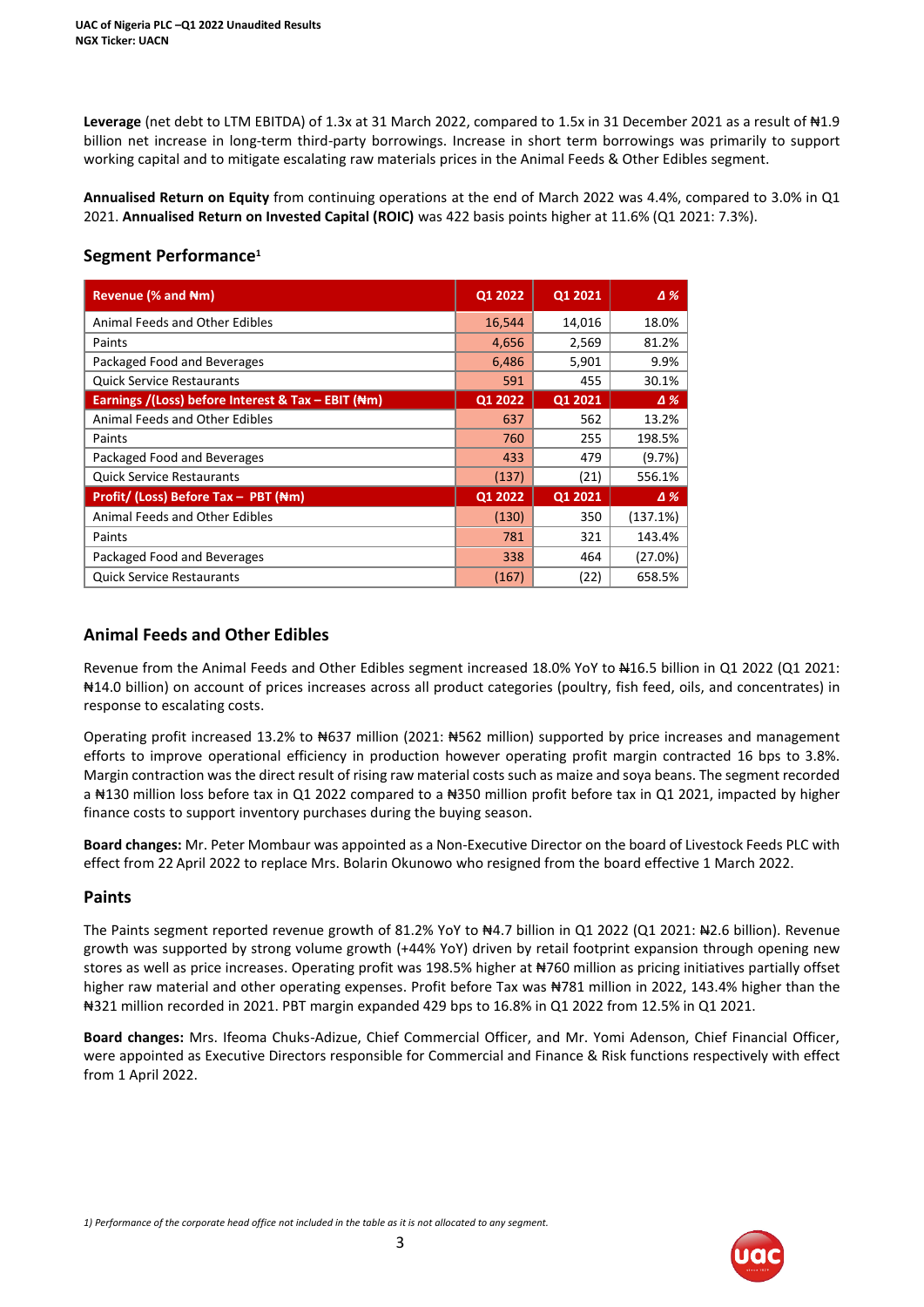# **Packaged Food and Beverages**

The Packaged Food and Beverages segment recorded 9.9% YoY revenue growth to #6.5 billion in Q1 2022 (Q1 2021: #5.9 billion) as a result of volume increases in the water and dairies categories and price increases across snacks, water, and dairies. Snacks and water revenue (+3% and +15% YoY respectively) were supported by price increases, to offset rising input costs, and improved distribution. Investments in cold chain infrastructure to deepen distribution, refreshed branding as well as the introduction of a new ice-cream bowl across all SKUs for Supreme ice-cream further supported dairies volume growth YoY. Operating profit declined by 9.7% in 2022 to N433 million (2021: N479 million) impacted by higher input costs and increased operating expenses such as increase in haulage rates and energy prices. Profit before Tax decreased by 27.0% to ₦338 million (2021: ₦464 million).

In 2022, the Packaged Food and Beverages management aims to prioritise initiatives to protect margins as well as capital expenditure to meet the critical growth and investment needs of the business. The snacks segment is nearing capacity utilisation and the business is in the process of detailed design for a new factory. Also, investments have been made to treble water production capacity.

### **Quick Service Restaurants**

Revenue from the Quick Service Restaurants segment (QSR) increased 30.1% YoY to #591 million in Q1 2022 (Q1 2021: ₦455 million) driven by growth in sales of company-owned restaurants (corporate stores) and improved performance of existing stores. The segment recorded a N137 million operating loss in Q1 2022 (Q1 2021: N21 million loss) impacted by the high-cost environment and investments in talent to drive the company's growth ambitions, resulting in higher cost of sales and operating expenses. The QSR segment recorded a ₦167 million Loss before Tax in Q1 2022, against a ₦22 million Loss before Tax in Q1 2021.

In 2022, QSR management aims to expand the corporate store network with the objective of rolling out attractively located stores with excellent operations and good unit economics which is expected to ultimately drive profitability of the segment in the medium term.

### **Associate: Real Estate (UPDC - 43% ownership)**

UPDC's Q1 2022 revenue was ₦781 million compared to the ₦72 million recorded in Q1 2021. Of the Q1 2022 revenue, ₦564 million is attributable to property sales compared to the same period last year where no sales were recorded as well as higher project and facilities management fees in Q1 2022.

UPDC recorded an operating profit of N263 million in Q1 2022 (Q1 2021: N213 million operating loss). Net finance costs decreased by ₦79 million (-40% YoY) to ₦119 million following deleveraging and refinancing initiatives such as repayment of the Company's 5-year bond (16% interest rate) with shareholder loan with lower average interest rate in 2021.

After 6 consecutive years of losses, UPDC returned to profitability and recorded Profit before Tax for Q1 2022 of #146 million compared to the N409 million Loss before Tax recorded in Q1 2021.

## **Associate: Logistics (MDS Logistics – 43% ownership)**

MDS Logistics' revenue increased 8.4% YoY to N2.2 billion in Q1 2022 from N2.0 billion in Q1 2021, driven by increases in pharma logistics and haulage services. Operating profit was 2.1% higher YoY at ₦40 million (2021: ₦39 million) on account of increase in gross profit which offset the +29% YoY increase in operating expenses. MDS Logistics recorded a Loss before Tax of N55 million in Q1 2022 compared to a Loss before Tax of N89 million in Q1 2021.

## **For more information, please contact**

Funke Ijaiya-Oladipo Group Finance Director [Investorrelations@uacnplc.com](mailto:Investorrelations@uacnplc.com) +234 906 269 2908 [www.uacnplc.com](http://www.uacnplc.com/)